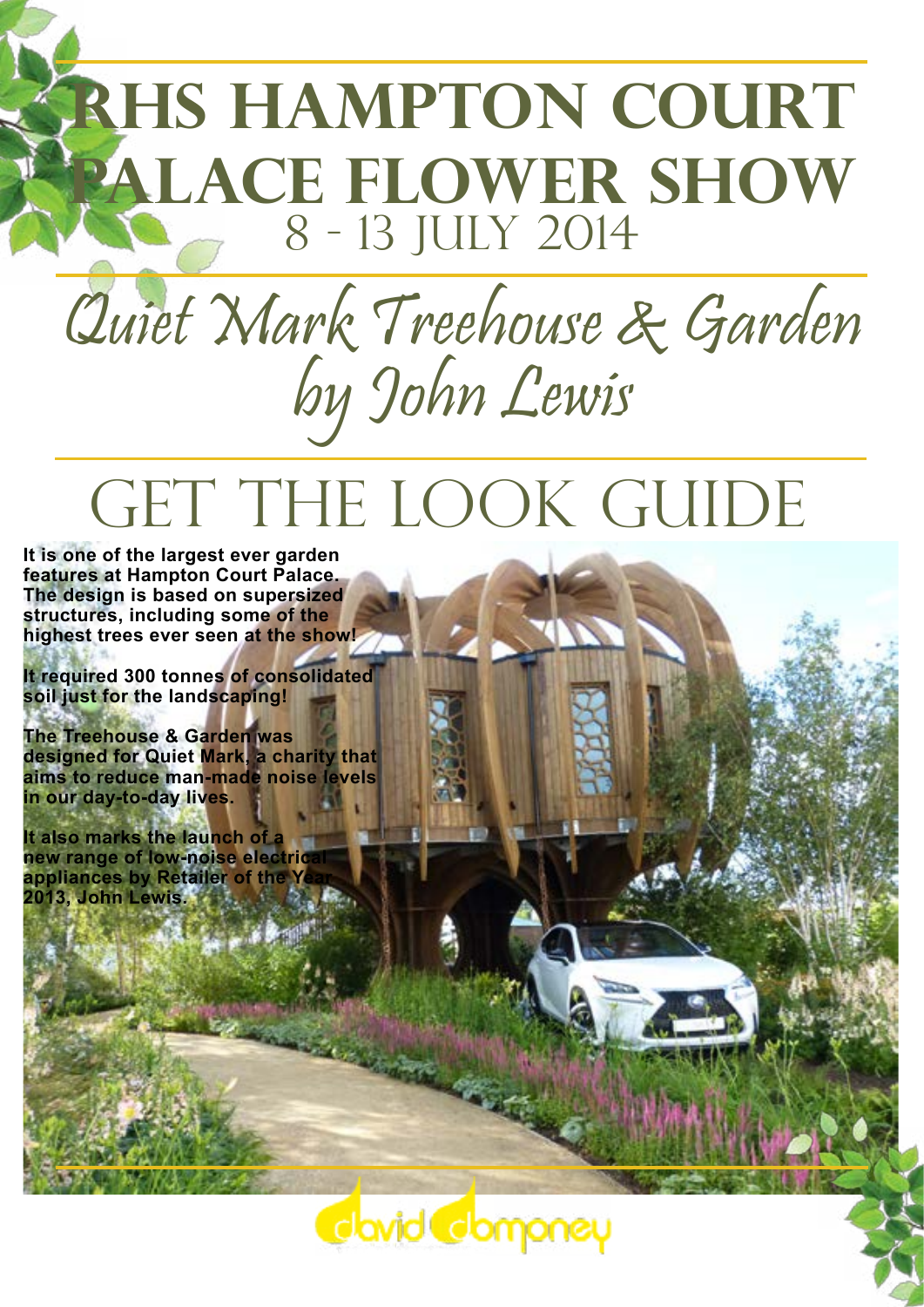# Quiet Mark Treehouse & Garden & Quiet Mark Treehouse & Garden<br>by John Lewis

**The focus is on creating an oasis of naturalistic planting in a woodland environment that allows visitors to escape the noisy urban world.** 

**Welcome to a place where peace and tranquillity reign, and where the sounds of nature and wildlife can be enjoyed to the full.**

# TREES, SHRUBS & PLANTS







## **Amelanchier lamarckii**

Also known as the snowy mespilus, this is a deciduous shrub with snowy white flowers. It also has rich autumn colour and red to purple berries which are popular food for garden birds.

**Betula pendula Multi Stem silver birch tree and Betula utilis var. jacquemontii (Himalayan birch)** Tall trees are important because they help to scale the height of the building and complement the dramatic landscaping.

 The multi-stemmed varieties give volume at ground level as well as a leafy canopy above.

 Beautiful silver bark has great colour and structure in winter, to make sure you always have a garden view from the treehouse. Plus the leaves make a shimmering sound in the wind.





# **Cornus alba sibirica**

Also known as Siberian dogwood. A great shrub for woody interest with vibrant red stems. It bears tiny white flowers in spring and contrasts nicely with the silver birch branches.

## **Cornus stolonifera flaviramea**

Good shrub for a woodland garden, with yellow stems. It is perfect for texture and its lighter, yellow-green colour also lifts the planting scheme.





## **Viburnum opulus**

This is a fantastic woodland plant with spherical flower heads in summer and red berries in autumn. Giving the birds plenty to eat is an easy way to attract them to your garden! It has a lovely fragrance and deep green foliage.

**Verbena bonariensis** Also known as Argentinean vervain. Its robust stems bear tiny purple flowers. A great woodland plant, bringing a delicate and ornate angle to contrast the size and scale of the trees.







**Cavid Comoney** 



# **Nepeta Summer Magic**

A long-flowering catmint with compact growth. It has strong spikes of flowers with tiny, delicate petals in a lavender colour. Great for gentle colour and darker green foliage.



# **Acer campestre**

This is sometimes called a field maple. It's a grand and regal tree with large green leaves and a bushy crown. It adds leafy deciduous foliage to the garden.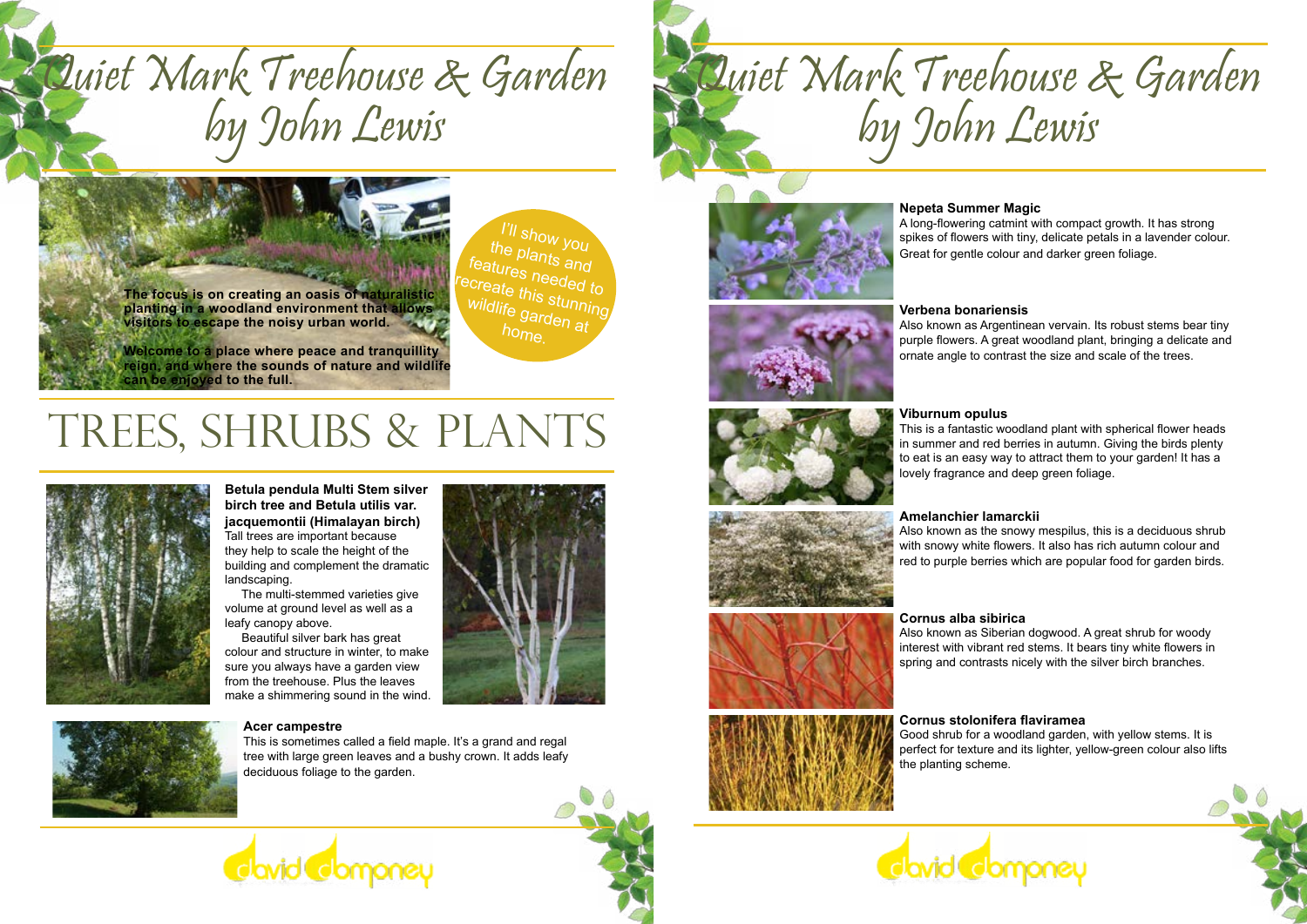



# **Polystichum setiferum dahlem**

Also known as a soft shield fern, this is the epitome of woodland gardening. It has great foliage with textured, feathery green leaves. It is great for beds and borders, as well as lowmaintenance planting under trees and shrubs.



### **Hemerocallis Catherine Woodbury**

This plant has strong strap-like leaves and is also known as a daylily. Its delicate colours belie its huge funnel flower heads, which have yellow centres that fade out to pink petals.



### **Cynara cardunculus**

This can also be called a cardoon or artichoke thistle. It is a tall, robust plant with large jagged leaves and strong stems. It bears globular purple flower heads that bring height and an architectural angle to the garden design.



### **Rhodanthemum Casablanca**

Also known as the Atlas Daisy. A great herbaceous plant with textured grey-green foliage. It has white daisy flowers with a dark eye in the centre that add a fresher angle to the woodland theme.



### **Dryopteris filix-mas**

Another strong fern for woodland planting. Foliage is especially important in woody gardens, which suffer from poor soil as the trees absorb all the nutrients. This is ideal for covering bare, shady soil.



### **Veronica Red Fox**

A tall, striking plant with strong red flower spikes. It brings a great height dimension to the planting to complement the trees, and provides rich red colour.



Quiet Mark Treehouse & Garden



**Brunnera Jack Frost**  Large, heart-shaped leaves offer great foliage in a silvery colour, with deep green edges and veins. It makes good ground cover and grows well in the shade of trees – or treehouses!



**Digitalis Dalmation Peach**  Foxglove with delicate peachy trumpets that give a traditional English garden feel to beds and borders. They are great for colour as well as attracting bees and other pollinators.

Fern-like green foliage with tall, flat heads of tiny pinky-red flowers. They add a strong vertical dimension to the planting

**Achillea The Beacon** and a warm flower colour.

### **Anemone Andrea Atkinson**

Bushy flowering plant with dark green leaves. It has delicate white blooms with yellow centres and grows with a clumping habit that makes it great for flowering ground cover.



**Crocosmia masoniorum**  Sometimes called a Giant Montbretia, it has long pointed leaves and arching stems with sprays of vibrant orange flowers. It is bright and showy and brings a fun angle to the calm theme of the garden.



**Liatris spicata 'Kobold'** Sometimes called a button snakewort. It has narrow, grass-like foliage and purplish-pink flower spikes. It adds more vertical planting to the garden design, and a rich, woodland flower



colour.